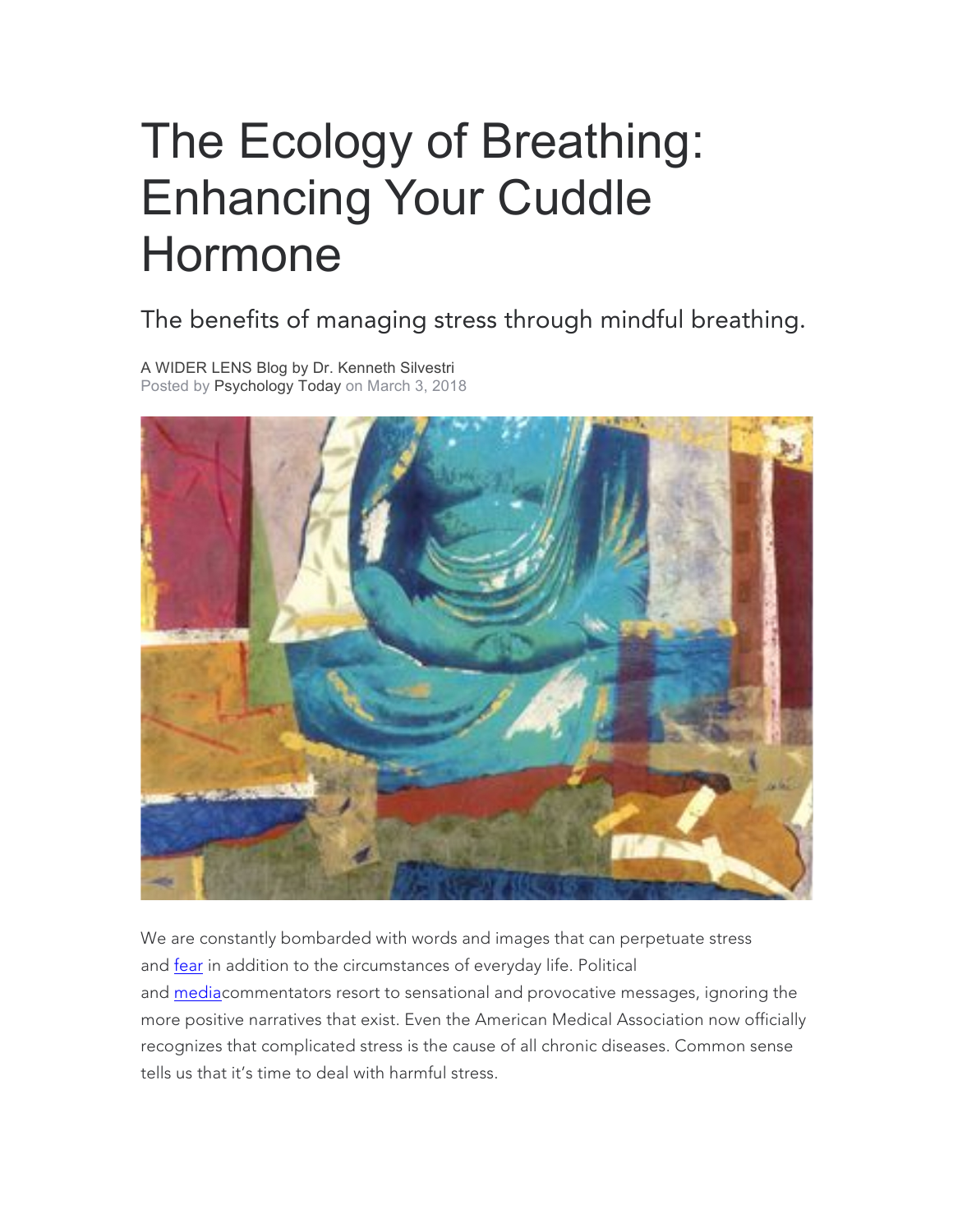#### The Art of Breathing

Breathing is one of the few ways to adjust our Autonomic Nervous System when it is stuck in "fight or flight," fending off negative stimuli. My favorite technique is called Coherent Breathing, developed and extensively researched by Stephen Elliott, which consists of five breaths per minute as compared to our usual average of fifteen. A bonus of this practice, especially when you exhale with thoughts of compassion, is that you stimulate the Vagus Nerve, which covers much of your upper body—from the gut to your brain—and regulates metabolism, heart rate, and general well-being. The Vagus Nerve glows when you focus on an emphatic thought and sustains a healthy Heart Rate Variable for your cardiovascular system. When the Vagus Nerve experiences these caring thoughts during exhaling, it soothes the revved up "fight or flight" sympathetic mode of your nervous system and supports the Parasympathetic calm part to do its job.

It is now believed that when the Vagus Nerve is compromised from learned responses of fear and insecurity, it can be the root of many health issues. This eventually affects the emotional and complex somatic parts of your body that determine how we live and function. (For more, see the Polyvagal Theory.)

## Mindful Breathing

Here is a simple but profound exercise. It will not only extend your life but allow you to enjoy it to the fullest. Sitting or standing, relax your body from head to toe and rate how you are feeling at that moment. Breathe through your nose, filling up your stomach and gradually move your breath upward toward your chest to the count of six seconds. As you inhale, slowly raise your arms, stretching them sideways and with a circular motion bringing them upwards to above your head. Exhale through your mouth, also to the count of six seconds, while slowly bringing your arms down to your sides and thinking of something that brings you a genuine sense of compassion (raising and lowering arms is optional). Repeat this cycle five to ten times. When you finish, relax your body from head to toe, again assessing how you feel, taking note of any difference. Create a peripheral view of your *environment*, widening your perspective, to see beyond the confines of your surroundings. Give some thought about what is happening in your life, community, nation and the world. Try this technique as many times as possible throughout the day when resting or doing low activity work.